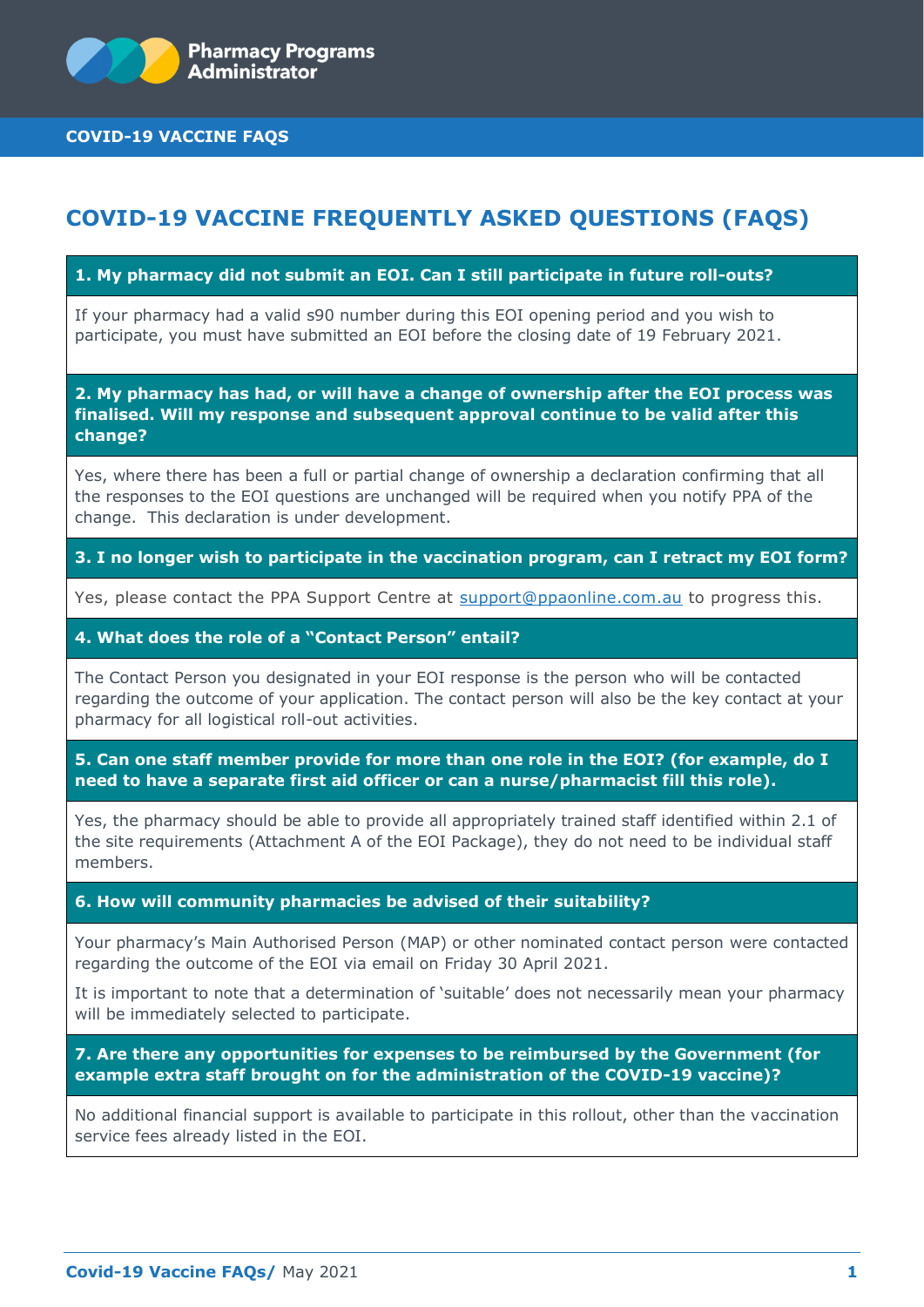# **COVID-19 VACCINE FAQS**

**8. How does the COVID-19 vaccine roll-out interact with the Influenza vaccine? Can other vaccines be given concurrently?**

On 20 January 2021, the Australian Technical Advisory Group on Immunisation (ATAGI) published advice on Influenza and COVID-19 Vaccines. Advice includes:

- Recommending that healthcare professionals do not routinely schedule and administer the influenza and COVID-19 vaccine on the same day.
- The preferred minimum timeframe between these vaccines is 14 days

For further information, please refer to this ATAGI advice: [https://www.health.gov.au/resources/publications/covid-19-vaccination-atagi-advice-on](https://www.health.gov.au/resources/publications/covid-19-vaccination-atagi-advice-on-influenza-and-covid-19-vaccines)[influenza-and-covid-19-vaccines](https://www.health.gov.au/resources/publications/covid-19-vaccination-atagi-advice-on-influenza-and-covid-19-vaccines)

# **9. Who will be allowed to administer the vaccine?**

Health professionals are authorised to deliver the vaccine in accordance with jurisdictional legislation and requirements. In addition, all eligible vaccinators must also have completed the COVID-19 vaccine specific training. Further information on training requirements is outlined below.

## **10. What is the timeframe for the second dose?**

The TGA has approved the timeframe for the second dose of the AstraZeneca vaccine to be administered from 4 to 12 weeks after the first dose. The Australian Technical Advisory Group on Immunisation (ATAGI) has recommended the interval between first and second dose is 12 weeks. More information on dosing timeframes can be found in the Department of Health's COVID-19 training modules or on the TGA website.

**11. Will patients be required to be tested COVID negative prior to undergoing a vaccination for obvious reasons?**

No, routine testing of asymptomatic people for COVID-19 will not be recommended prior to vaccination.

#### **12. Can services be provided to non-Medicare eligible patients (visa holders etc)?**

Non-Medicare eligible patients should be referred to attend a State-based vaccine delivery site or a General Practitioner-led Respiratory Clinic (GP Respiratory Clinic).

# **13. If a non-Medicare eligible patient does turn up (despite prompting to attend another clinic), can they be privately billed?**

No, the vaccine will be free for all Australian citizens, permanent residents, and most visa holders. Patients who are not eligible for Medicare will be encouraged to attend a Commonwealth-funded GP Respiratory Clinic or state or territory vaccination clinic to receive their vaccine for free.

Please note pharmacies will **not** receive funding for providing vaccinations to a non-Medicare eligible patient.